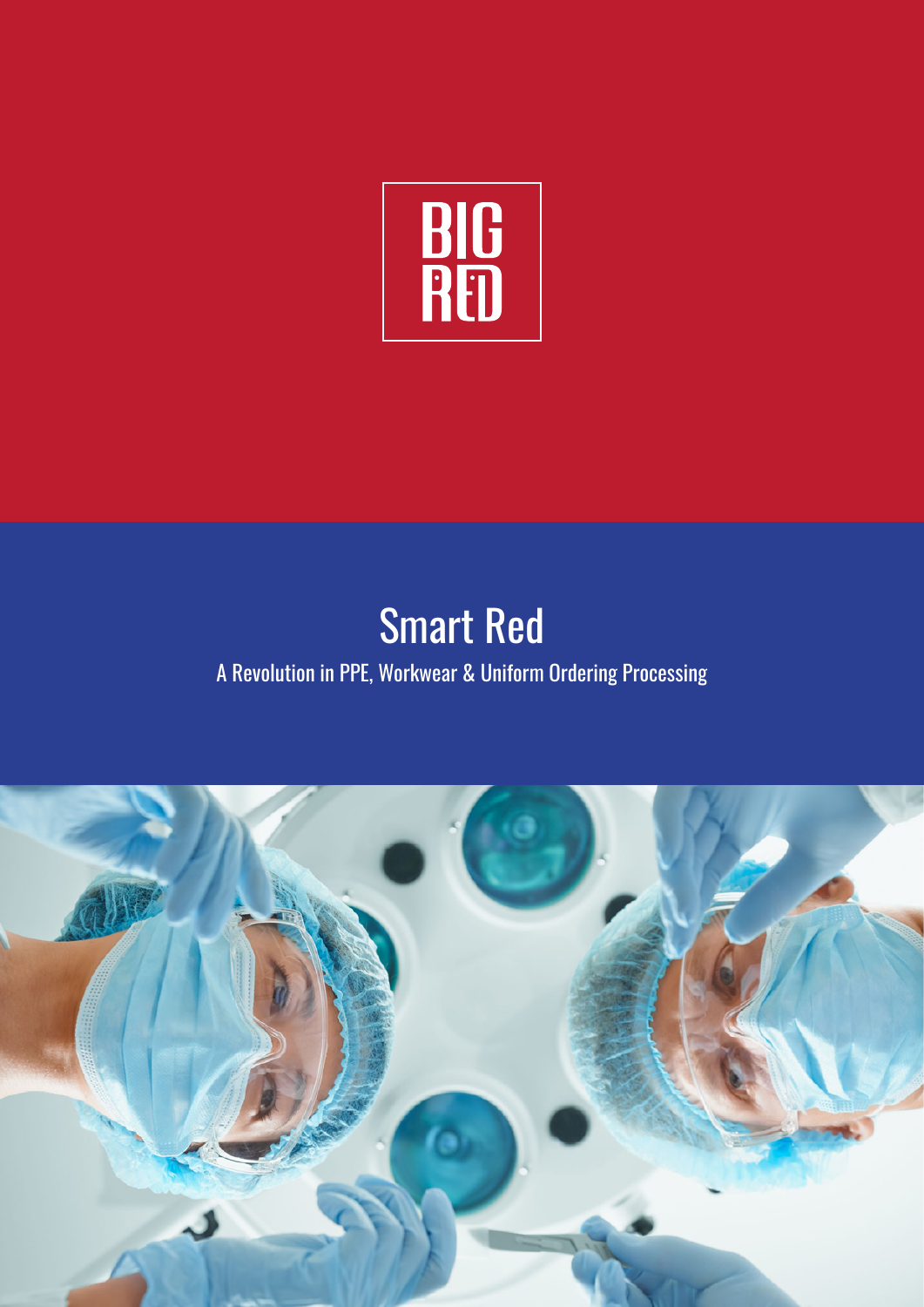## Smart Red is a unique web-based PPE, workwear & uniform ordering processing platform aimed at two key marketplaces:

## 1. Employers of Large Workforces

#### **Smart Red streamlines PPE, workwear & uniform ordering processes by:**

- • Saving staff time when ordering.
	- Set allowances per employees/department
	- Automatic approval processes for repeat orders within allowance
	- Collection/returns of faulty goods/wrong fits streamlined
- Reducing administration time which frees staff up for core tasks.
- Significantly and measurably reducing delays and errors in delivery.
- Storing past orders and providing key information on fit/brand-sizing to ensure correct orders; first time, every time.
- • Ultimately increasing staff satisfaction by simplifying complex ordering processes.
- Reducing the overall cost of buying PPE, workwear & uniforms.



### 2. PPE, Workwear & Uniform Suppliers

#### **Smart Red provides their customers with an easy, secure and intuitive platform allowing:**

- • Customer's staff ordering from the PPE, workwear & uniform supplier directly.
	- Ouicker order cycle
	- Ouicker response times
	- Increased sales and margins
- • Customer's setting their own allowances for their staff; those orders within pre-set allowances are automatically approved.
- • Accommodating sizing, linked allowances and expected garment lifetimes across all departments of customer's workforce for PPE, workwear & uniform
- • Reducing errors (and ultimately returns) as customer's staff are using an intuitive online system to order for their own needs.
- **Linking to existing customer stock/ERP systems using PunchOut technology to** reduce admin time.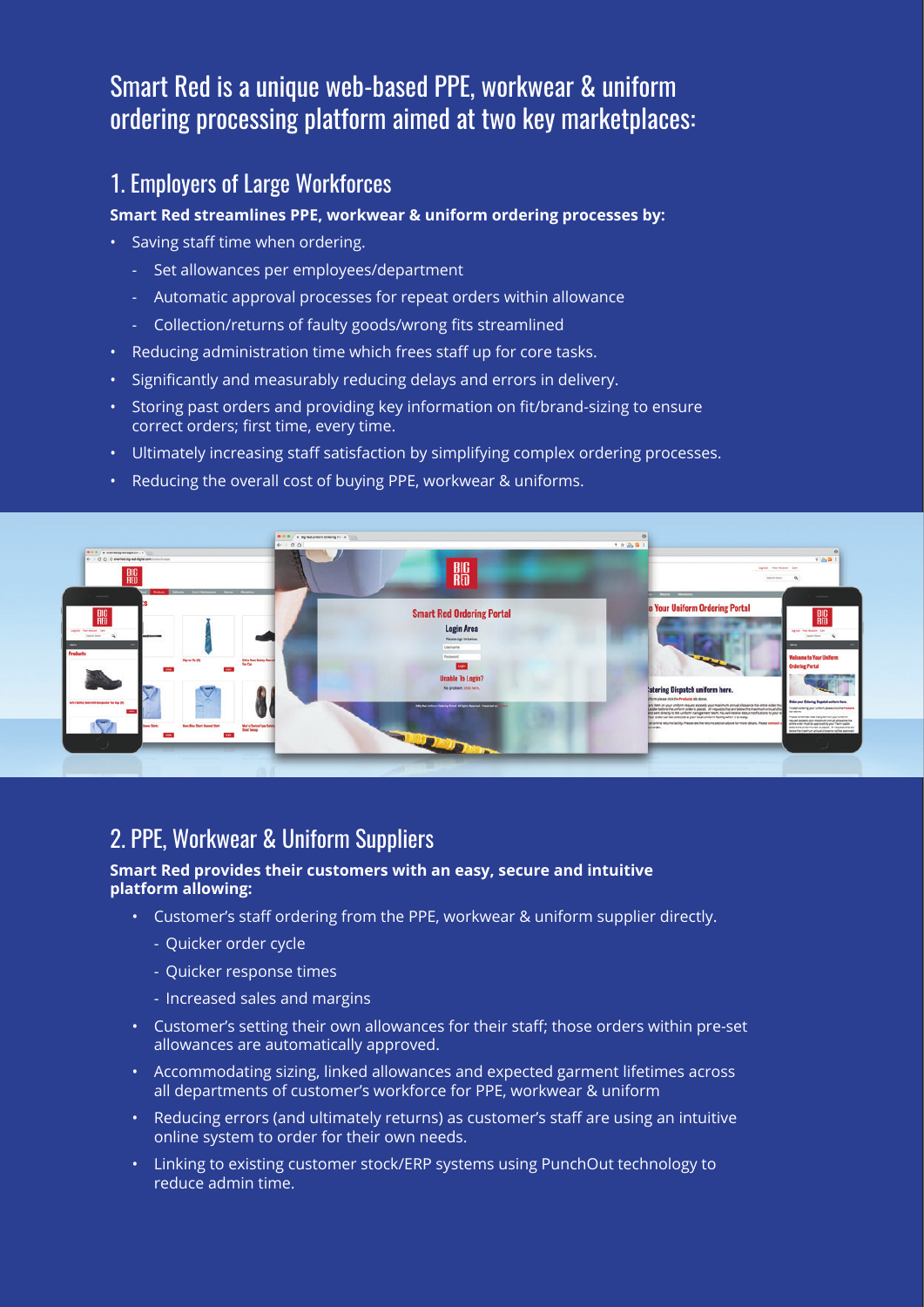### Multi-Sector Potential

Smart Red can be implemented in the following sectors; PPE suppliers, uniform suppliers, workwear suppliers and manufacturers, hardware, construction, janitorial, cleaning, electronics (radios), waste disposal, stationery and delivery companies.



# Proven ROI

Case study from within the medical sector: their previous system of ordering PPE, workwear & uniforms vs Smart Red.

- • Previously, uniform orders were submitted on paper, requiring a supervisor to sign off on every order.
- • There was no way to track the order after submission or understand stock levels or delivery times.
- Staff in critical functions were losing valuable patient facing time in administration tasks.



|                                              | <b>Manual Process</b>                               | <b>Smart Red</b>                                                          |
|----------------------------------------------|-----------------------------------------------------|---------------------------------------------------------------------------|
| <b>Resource Required</b><br><b>Per Order</b> | • 45 minutes<br>• 2 members of staff                | • 4% minutes<br>• Predominately 1 member of staff<br>• 90% more efficient |
| Performance - 12<br>months                   | • 2,220 hours to complete<br>• 196 members of staff | • 222 hours to complete<br>• 122 members of staff<br>• 90% more efficient |
| <b>Translates To</b>                         | • 96 shifts lost<br>• 576 patients not treated      | • 86 additional shifts<br><b>• 518 additional patients treated</b>        |



*"Staff working across our network need to order their uniform from our uniform provider. This was previously achieved by the use of a paper based manual system. This process was slow, cumbersome and very time consuming to administer.* 

*For CalMac the use of Smart Red has seen many advantages with employees being able to self approve orders when within their defined allowances through to a simple but effective approval route for orders that exceed their overall allowances."*



*Mike Belton, CalMac Ferries*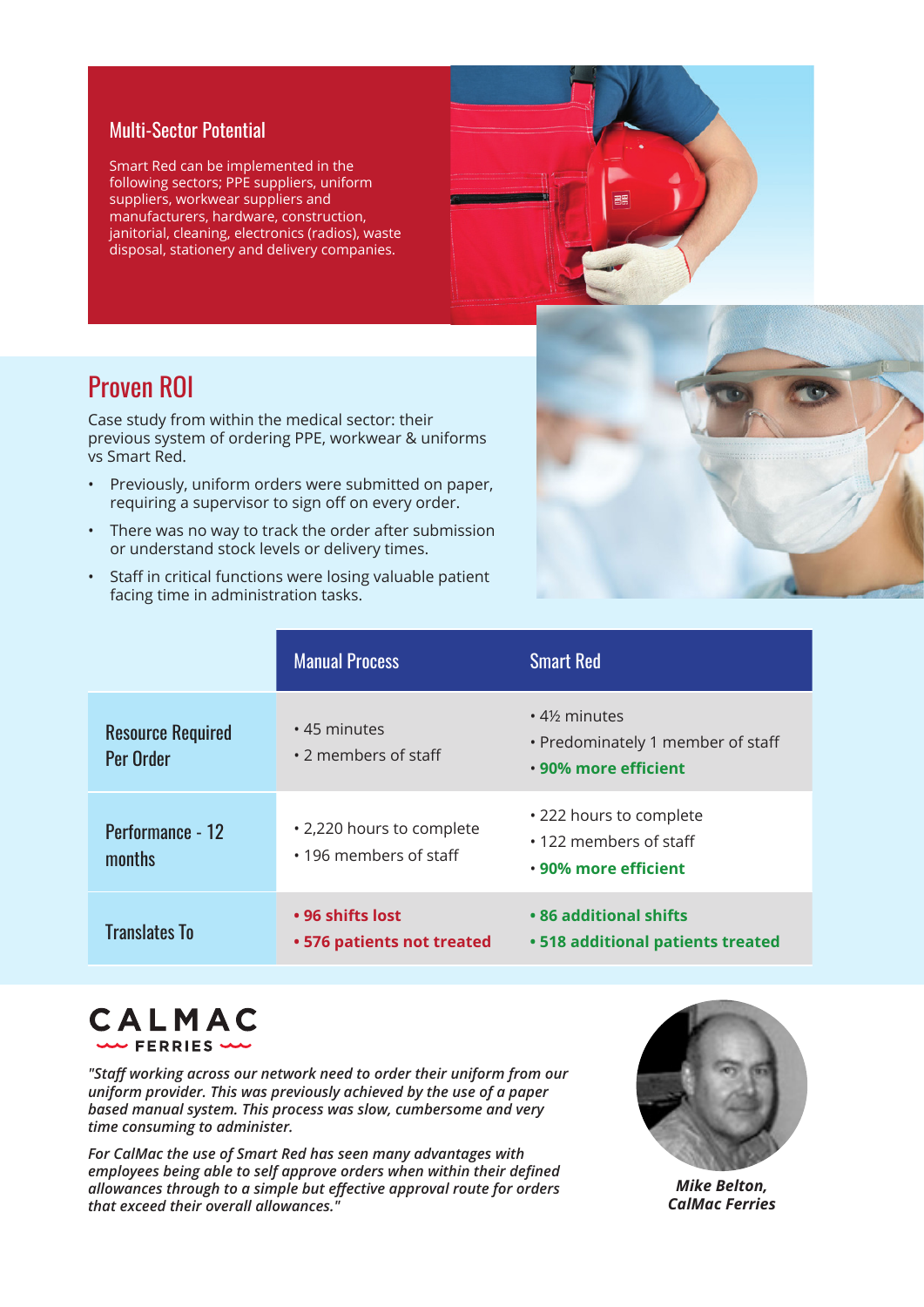# Key Benefits of Smart Red

| <b>Feature</b>                                                                        | <b>Benefit for Employers</b>                                                                                                                                                                                   | <b>Benefit For Suppliers</b>                                                                                                                                      |
|---------------------------------------------------------------------------------------|----------------------------------------------------------------------------------------------------------------------------------------------------------------------------------------------------------------|-------------------------------------------------------------------------------------------------------------------------------------------------------------------|
| Employees are given set allowances,<br>where orders will automatically be<br>approved | Reduces the time taken to order<br>PPE, workwear & uniform.<br>Reduces admin time and number<br>of people involved, making it easier<br>for staff.                                                             | Orders sent directly to<br>suppliers, meaning increased<br>sales.<br>Less errors.<br>More accurate forecasting.                                                   |
| Display of department-specific<br>wardrobes                                           | Employees are g iven a simpler<br>selection process.<br>Reduces errors.<br>Reduces 'excess' ordering, meaning<br>employees only select what they<br>need, when they need it.<br>Reduces waste and duplication. | Reduces errors and returns.<br>Streamlines the processes<br>making it easier for customers<br>to use.                                                             |
| <b>Linked allowances</b>                                                              | Staff can take advantage<br>of flexibility in wardrobe<br>requirements.<br>Increases staff satisfaction.                                                                                                       | A simple process that gives<br>staff flexibility within pre-<br>approved wardrobes.                                                                               |
| Can integrate with multiple payment<br>systems                                        | Manage the process seamlessly<br>with your supplier to reduce the<br>amount of invoices required.<br>Streamlines the process.<br>Manage budget easily.                                                         | Allows people to view stock,<br>pay and request delivery in one<br>system.<br>No duplicate, manual entries<br>required.<br>No need to change existing<br>systems. |
| <b>Can link to Active Directory</b>                                                   | A simple login process, using only<br>'active', valid employees, pre-<br>approved to submit orders.                                                                                                            | Reduces admin and simplify<br>the sign in process for<br>employees.                                                                                               |
| <b>Reporting</b>                                                                      | Control costs in one simple<br>dashboard.<br>Can reduce uniform spend.<br>Can help with forecasting and<br>budgeting.                                                                                          | Gives full control of the<br>ordering process.<br>Granular reporting on KPIs and<br>forecasting.                                                                  |
| <b>View order history</b>                                                             | Allows staff to review sizes and fits<br>in previous orders, to minimise<br>errors for new orders.                                                                                                             | Allows staff to review sizes<br>and fits in previous orders, to<br>minimise errors and returns.                                                                   |
| <b>Returns</b>                                                                        | Manage the return process<br>through the same system, and<br>track each return until receipt.                                                                                                                  | Simplifies the process.<br>Increased customer<br>communication.<br>Traceable system for managing<br>returns.                                                      |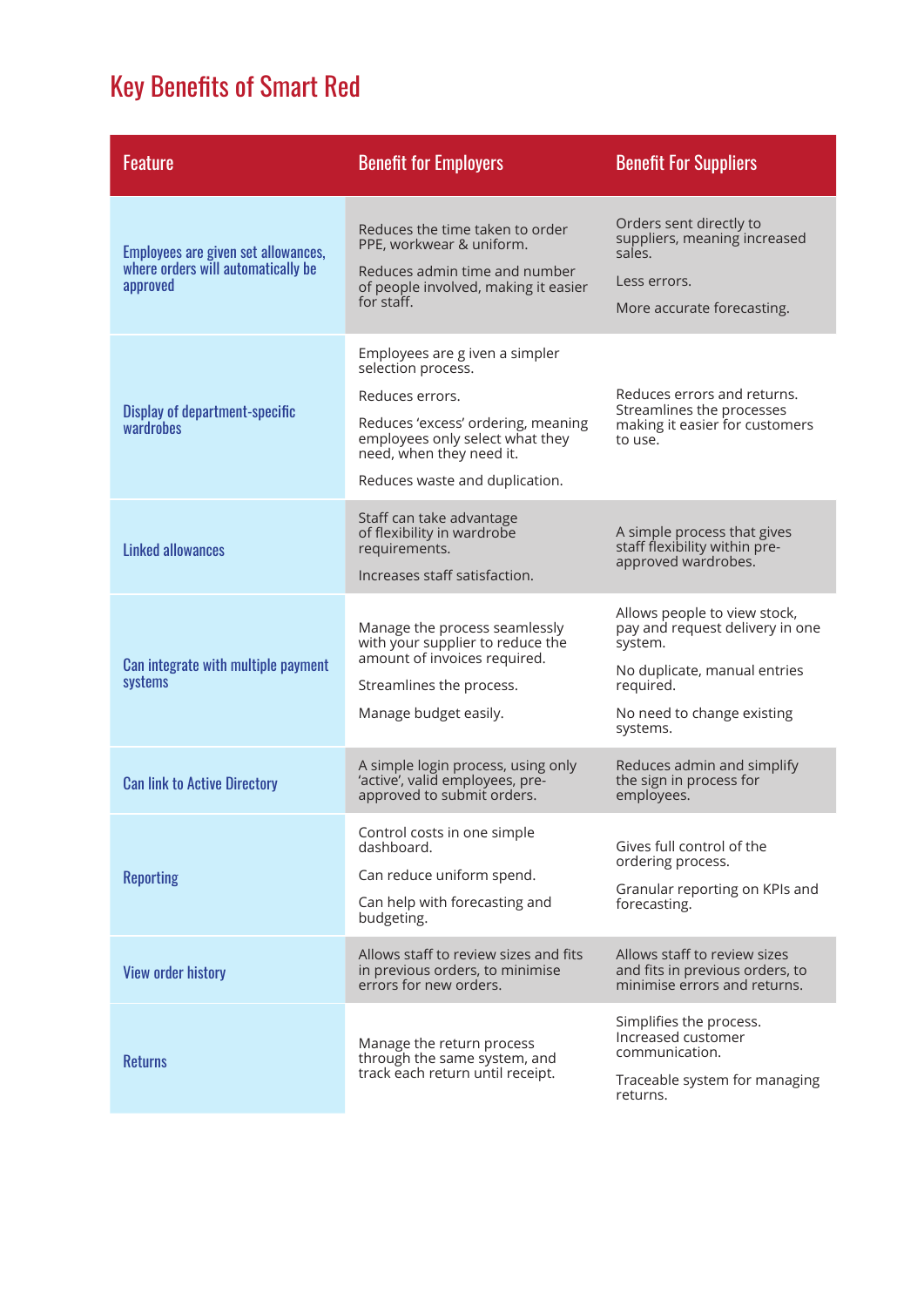| <b>Feature</b>                                                                                                                                                                                                                                                         | <b>Benefit for Employers</b>                                                                                                                              | <b>Benefit For Suppliers</b>                                                                                                                   |
|------------------------------------------------------------------------------------------------------------------------------------------------------------------------------------------------------------------------------------------------------------------------|-----------------------------------------------------------------------------------------------------------------------------------------------------------|------------------------------------------------------------------------------------------------------------------------------------------------|
| <b>Management tools</b><br><b>Create allowances</b><br>1)<br>Approve orders out-with<br>2)<br>allowance<br>3) Line managers can order on<br>behalf of staff/departments<br><b>Easily add new employees</b><br>4)<br>Add notes against orders for<br>5)<br>traceability | Management, or dedicated staff<br>members, can manage the full<br>system themselves.<br>Ease of use, and intuitive nature,<br>means a high user adoption. | The ease of use increases<br>customer satisfaction.<br>Reporting mechanisms gives<br>full control to the client.                               |
| Unlimited products can be listed                                                                                                                                                                                                                                       | Can accommodate other regularly<br>ordered items, so can centralise<br>stock ordering.<br>Can link to multiple suppliers.                                 | Supplier may upload their full<br>product catalogue, not just<br>PPE, workwear & uniform, to<br>increase sales/cross selling<br>opportunities. |
| User and supplier email notifications                                                                                                                                                                                                                                  | Employees are notified when<br>products are dispatched, delivered<br>and received.                                                                        | Part-shipping is<br>accommodated, and users are<br>consistently updated.<br>Better customer service<br>experience.                             |
| Intuitive platform                                                                                                                                                                                                                                                     | Easy to use - similar to an online<br>shopping platform.                                                                                                  | Easy to use, and therefore easy<br>to implement for each client.                                                                               |
| <b>Competitive advantage</b>                                                                                                                                                                                                                                           |                                                                                                                                                           | Can help win tenders that<br>require online ordering.<br>Increased service and customer<br>satisfaction will increase client<br>numbers.       |
| <b>Increases Employee satisfaction</b>                                                                                                                                                                                                                                 | The streamlined process give<br>employees, including new starters,<br>a simplified process.                                                               | End user and client satisfaction.<br>Increased customer service<br>levels and helps meet KPIs.                                                 |
| Web based and fully device<br>responsive                                                                                                                                                                                                                               | Will work on any device - mobile,<br>tablet, laptop and computer.<br>Flexibility for employees.                                                           | Will work on any device -<br>mobile, tablet, laptop and<br>computer.<br>Flexibility for employees.                                             |
| Can link with a POD (Proof of<br>Delivery) app                                                                                                                                                                                                                         | Traces high value garments and<br>can provide delivery receipts.<br>Reduces waste.                                                                        | Helps reduce errors and<br>increases traceability.                                                                                             |
| <b>Fully customisable</b>                                                                                                                                                                                                                                              | Unique features can be added<br>to the system, specific to each<br>company.                                                                               | Growing needs can be<br>accommodated to keep<br>suppliers at the forefront of<br>technology.                                                   |